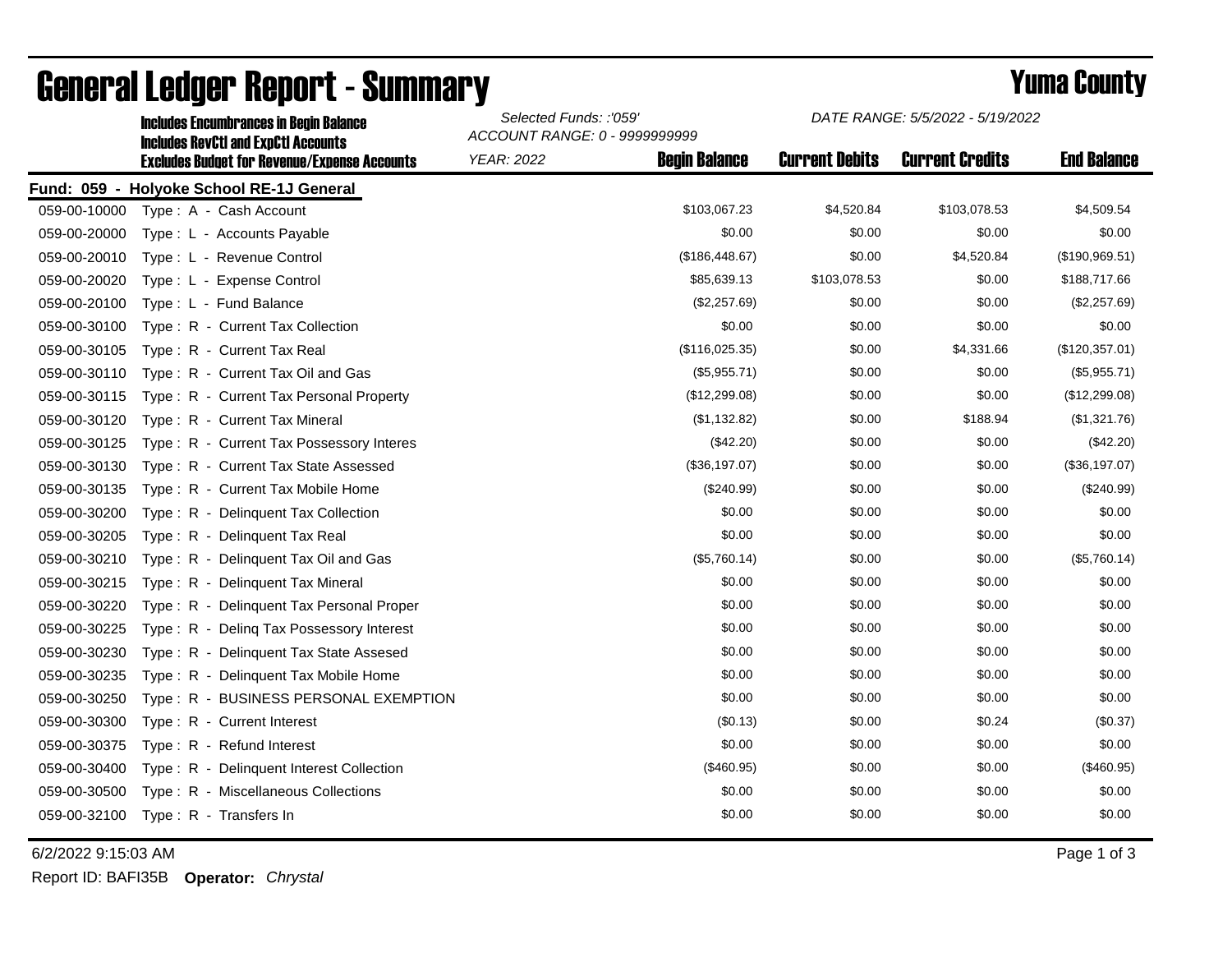|              | <b>Includes Encumbrances in Begin Balance</b><br><b>Includes RevCtI and ExpCtI Accounts</b> |                                          |                                          | Selected Funds: :'059'<br>ACCOUNT RANGE: 0 - 9999999999 |                             | DATE RANGE: 5/5/2022 - 5/19/2022 |                       |                                  |                    |
|--------------|---------------------------------------------------------------------------------------------|------------------------------------------|------------------------------------------|---------------------------------------------------------|-----------------------------|----------------------------------|-----------------------|----------------------------------|--------------------|
|              | <b>Excludes Budget for Revenue/Expense Accounts</b>                                         |                                          |                                          | <b>YEAR: 2022</b>                                       |                             | <b>Begin Balance</b>             | <b>Current Debits</b> | <b>Current Credits</b>           | <b>End Balance</b> |
|              |                                                                                             | Fund: 059 - Holyoke School RE-1J General |                                          |                                                         |                             |                                  |                       |                                  |                    |
| 059-00-33000 |                                                                                             | Type: R - Auto Tax B Collection          |                                          |                                                         |                             | (\$6,302.72)                     | \$0.00                | \$0.00                           | (\$6,302.72)       |
| 059-00-33100 |                                                                                             | Type: R - Auto Tax A & F Collection      |                                          |                                                         |                             | (\$2,031.51)                     | \$0.00                | \$0.00                           | (\$2,031.51)       |
| 059-00-49100 |                                                                                             | Type: X - Treasurer Fees                 |                                          |                                                         |                             | \$445.32                         | \$11.30               | \$0.00                           | \$456.62           |
| 059-00-49401 |                                                                                             | Type: X - Transfer Out                   |                                          |                                                         |                             | \$0.00                           | \$0.00                | \$0.00                           | \$0.00             |
| 059-00-49500 |                                                                                             | Type: X - Checks Written / ACH Transfer  |                                          |                                                         |                             | \$85.193.81                      | \$103,067.23          | \$0.00                           | \$188,261.04       |
|              |                                                                                             |                                          | Fund: 059 - Holvoke School RE-1J General |                                                         | Totals :                    | (\$100,809.54)                   | \$210,677.90          | \$112.120.21                     | (\$2,251.85)       |
|              |                                                                                             |                                          | <b>Total Fund Revenues:</b>              | \$4.520.84                                              | <b>Total Fund Expenses:</b> |                                  | \$103.078.53          | <b>Net Revenue Over Expense:</b> | (\$98,557.69)      |

## General Ledger Report - Summary **Example 2018** Yuma County